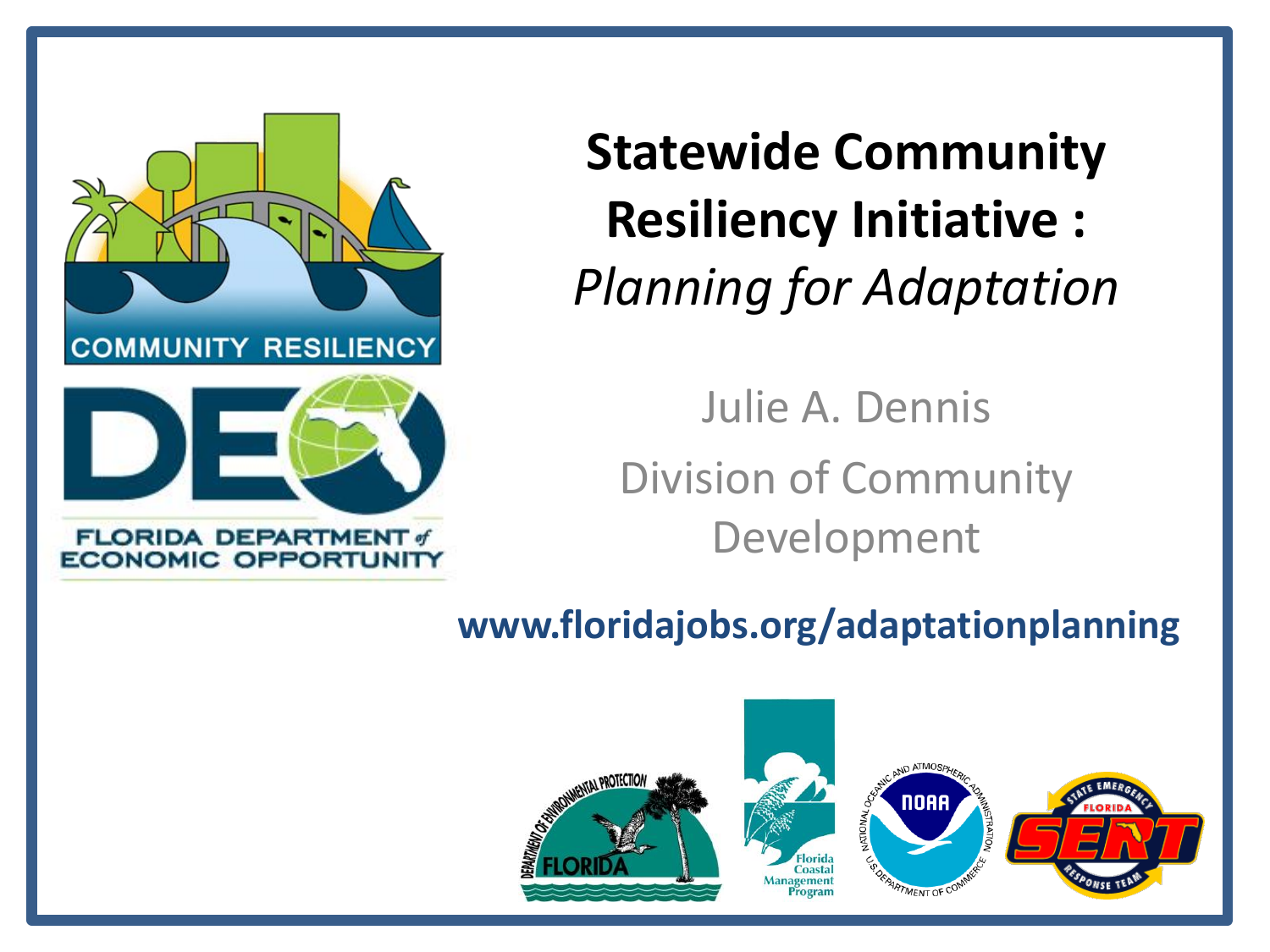### **Coastal Planning Initiatives**





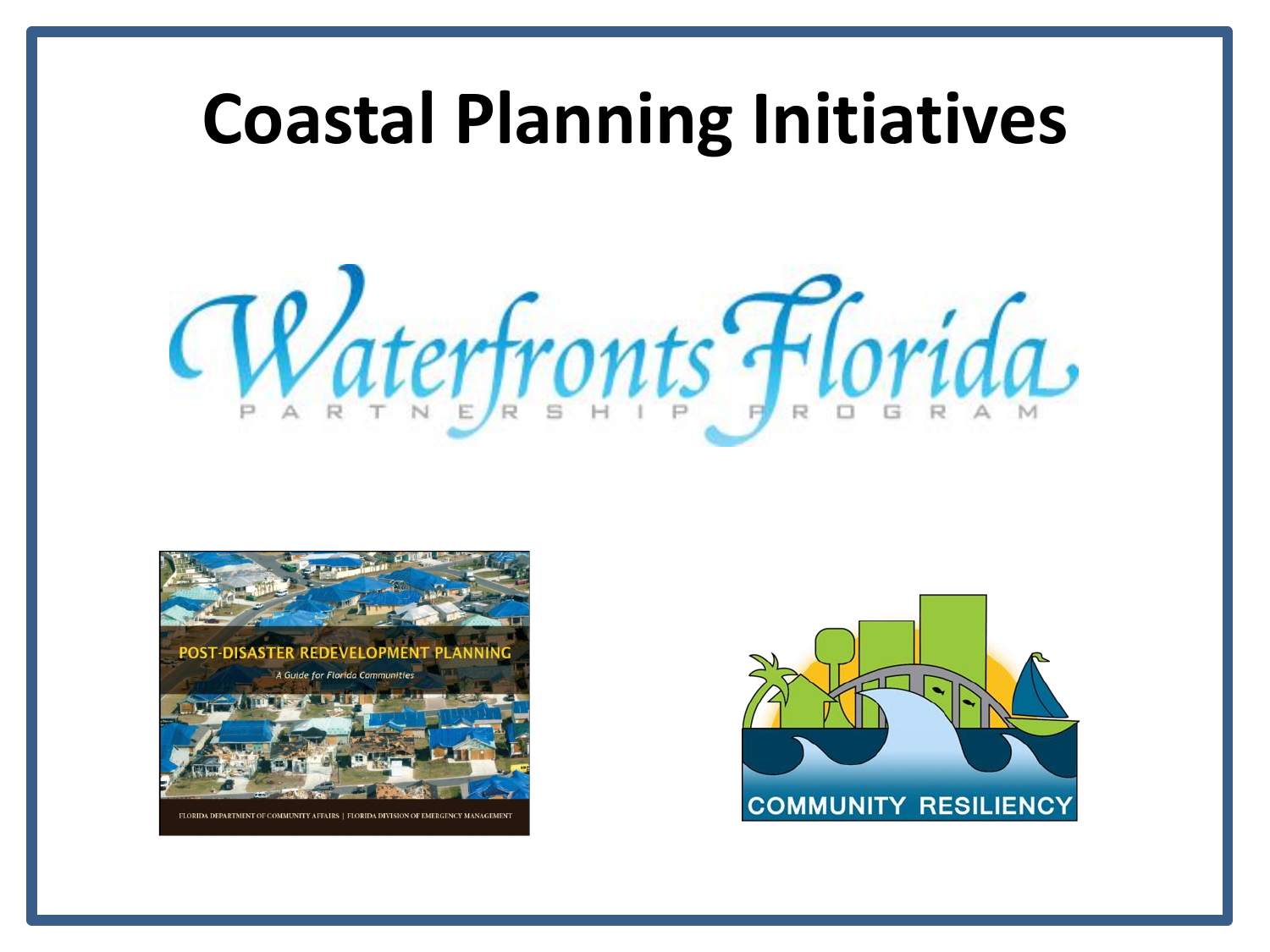# POST-DISASTER REDEVELOPMENT PLANNING

**Addressing Adaptation During Long-term Recovery** 

Florida Department of Economic Opportunity | Florida Division of Emergency Management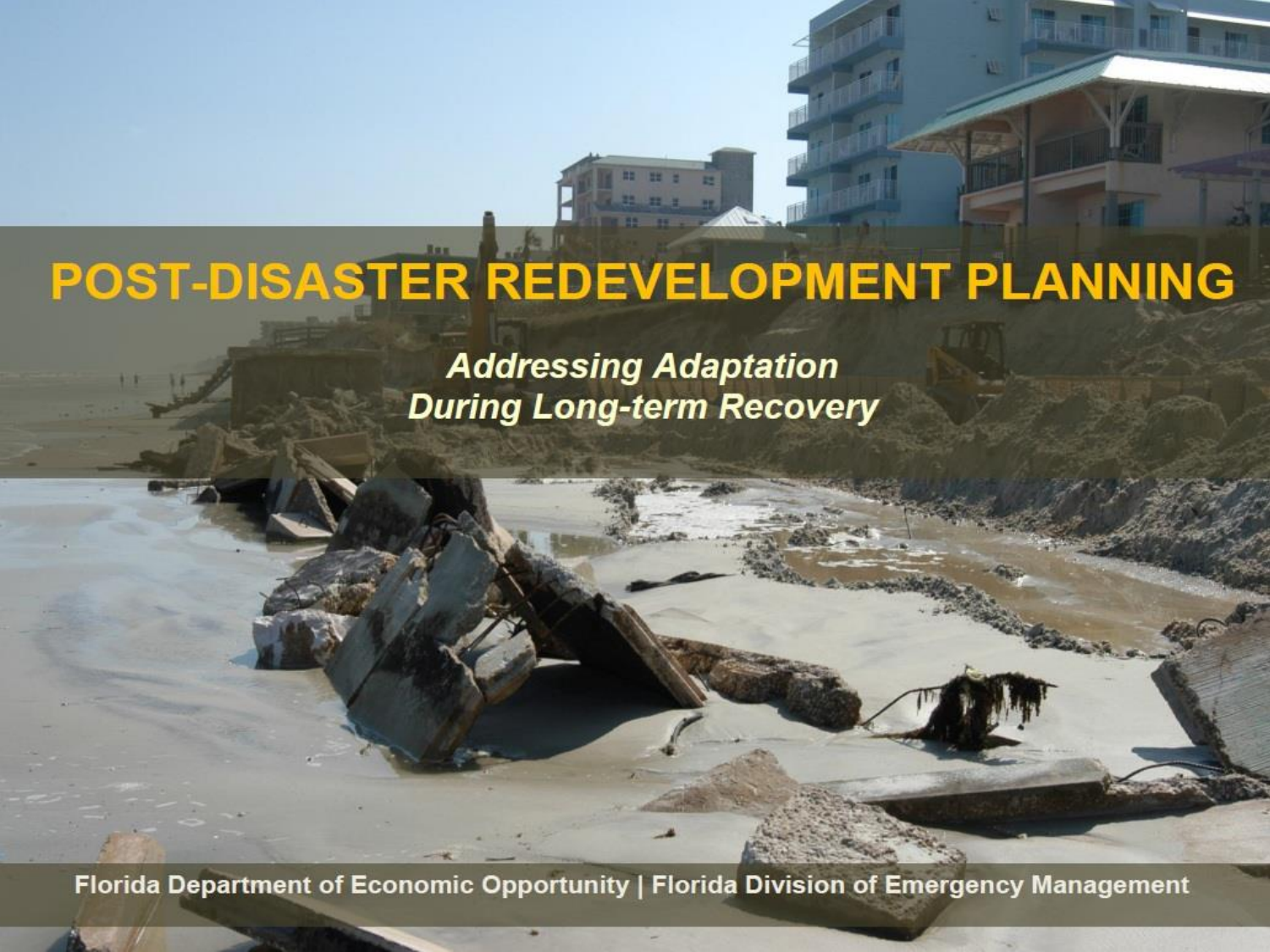## Community Resiliency Scope of Work

- **Year 1**: Partnership building, information gathering and establishing parameters.
- **Year 2:** Evaluating vulnerability analyses, selecting pilots and developing preliminary guidance on adaptation planning / Adaptation Action Areas Pilot Project
- **Year 3:** Piloting adaptation planning guidance in two different communities.
- **Year 4:** Compiling Lessons Learned a disseminating results.
- **Year 5:** Information Dissemination and Outreach.

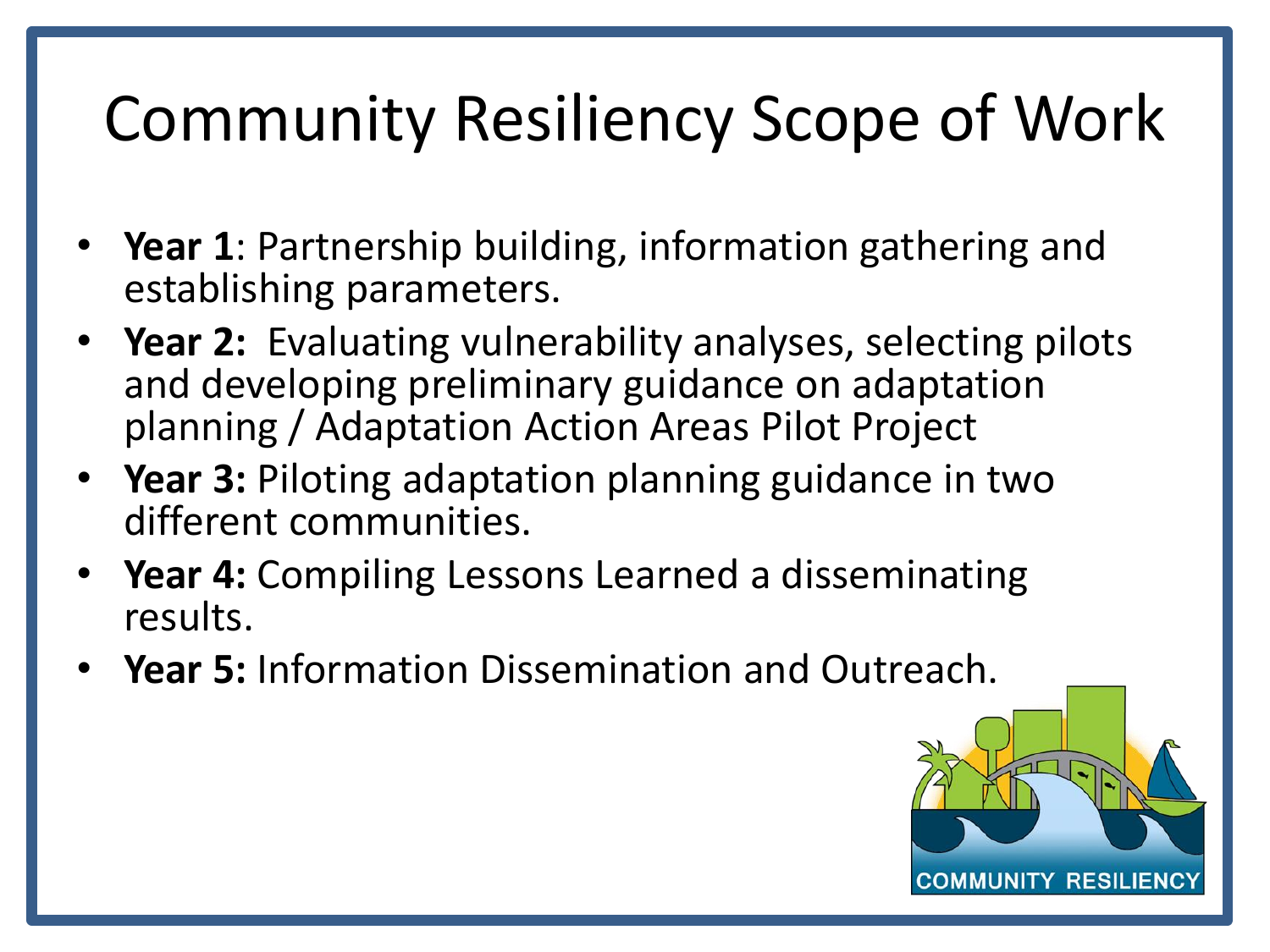### Community Resiliency Project Goals

- Follow the lead of local governments
- Provide the coastal resilience and adaptation technical assistance to local governments in the way that is most useful to them.
- Approach community resiliency at both the "grassroots" and statewide level.
- Coordinate all existing efforts regarding adaptation in Florida.
- Better prepare the state for a resilient future.

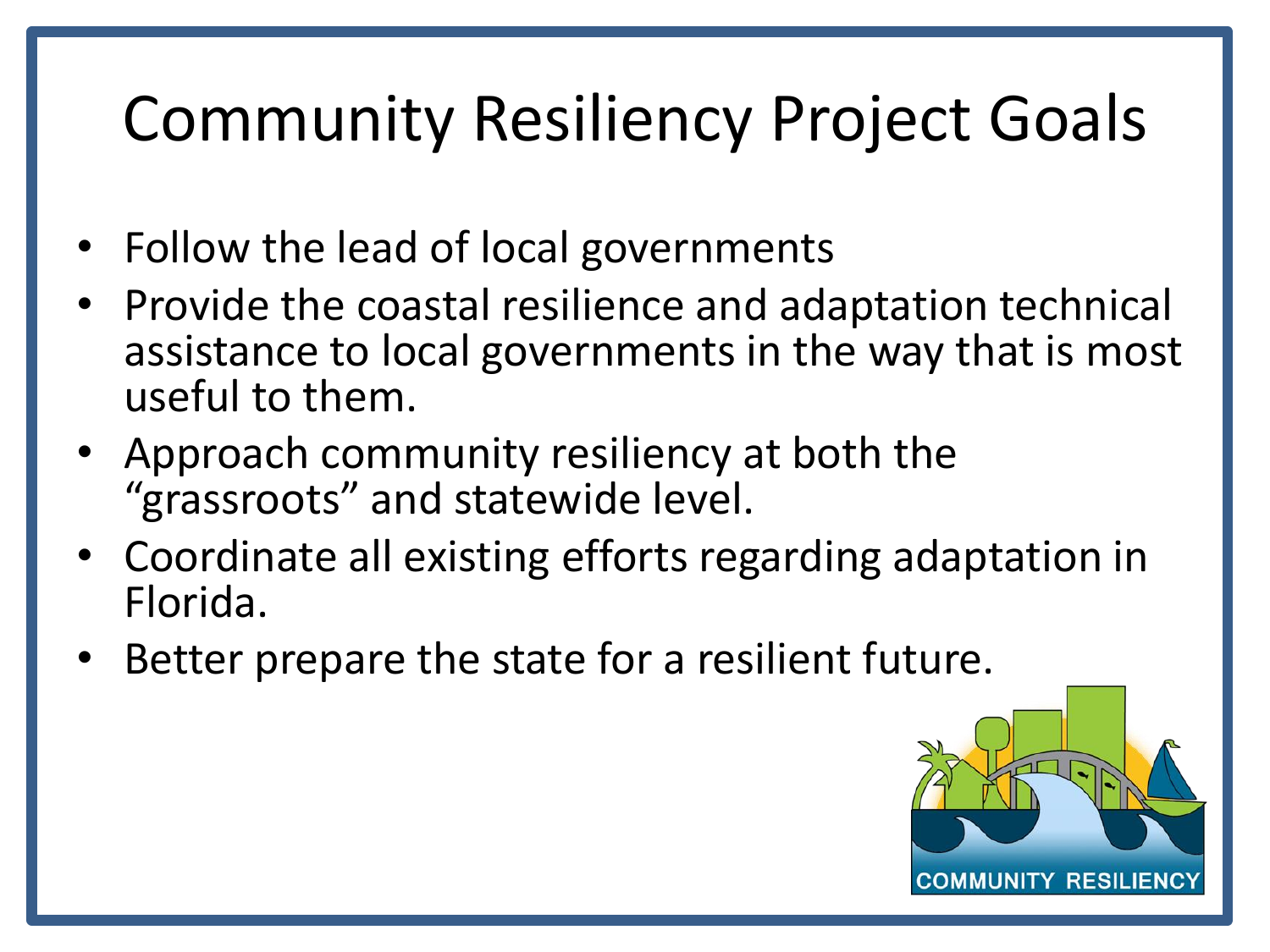# Focus Group Members

#### **Local Government**

- Lorenzo Aghemo, Palm Beach County
- Joan LeBeau, City of Punta Gorda
- Eugene Henry, Hillsborough County
- Christine Hurley, Monroe County
- Dr. Jennifer Jurado, Broward County
- Susanne Torriente, City of Fort Lauderdale
- Nichole Hefty, Miami-Dade County
- Jimmy Morales, City of Miami Beach

#### **Regional Planning**

- James F. Murley, South Florida Regional Planning Council
- Jim Beever, Southwest Florida Regional Planning Council
- Margo Moehring, Northeast Florida Regional Planning Council
- Jayantha Obeysekera, South Florida Water Management District
- Hugh Harling, East Central Florida Regional Planning Council

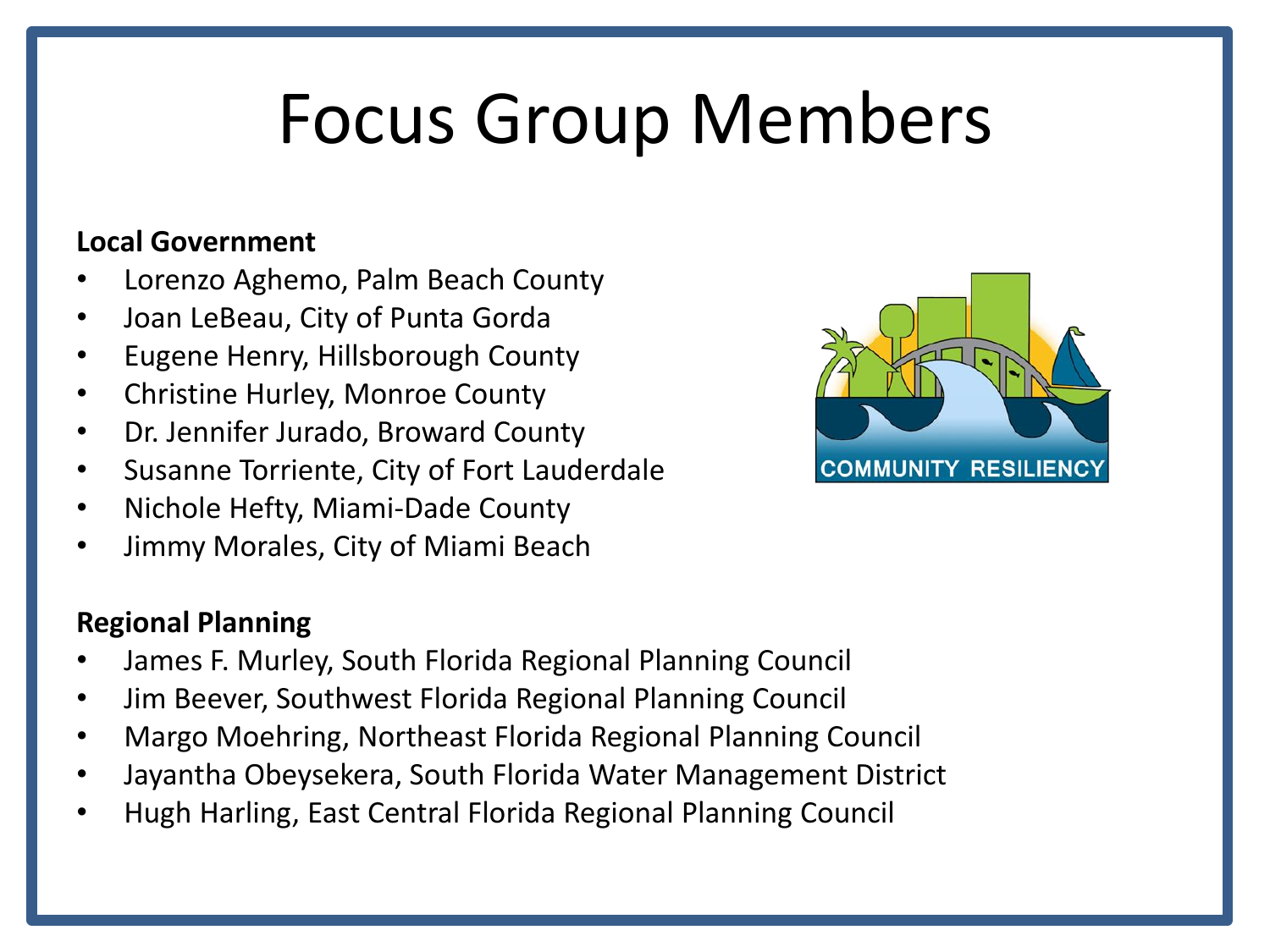# Focus Group Members

#### **State Government**

- Jim Wood, Dept. of Transportation
- Danielle Irwin, Department of Environmental Protection
- Kelly Samek, DEP Florida Coastal Management Program
- Whitney Gray/Scott Saunders, Florida Wildlife Conservation Commission
- Joy Duperault, Division of Emergency Management
- Meredith Jagger, Department of Health
- Rosalyn Kilcollins, DEP Coastal Training Program

#### **Federal Government**

- Heidi Stiller, NOAA, Coastal Service Center
- Valerie Anderson, FEMA Region IV
- Tucker Mahoney, FEMA IV
- Glenn Landers, Army Corps of Engineers
- Amanda Smith, Navy

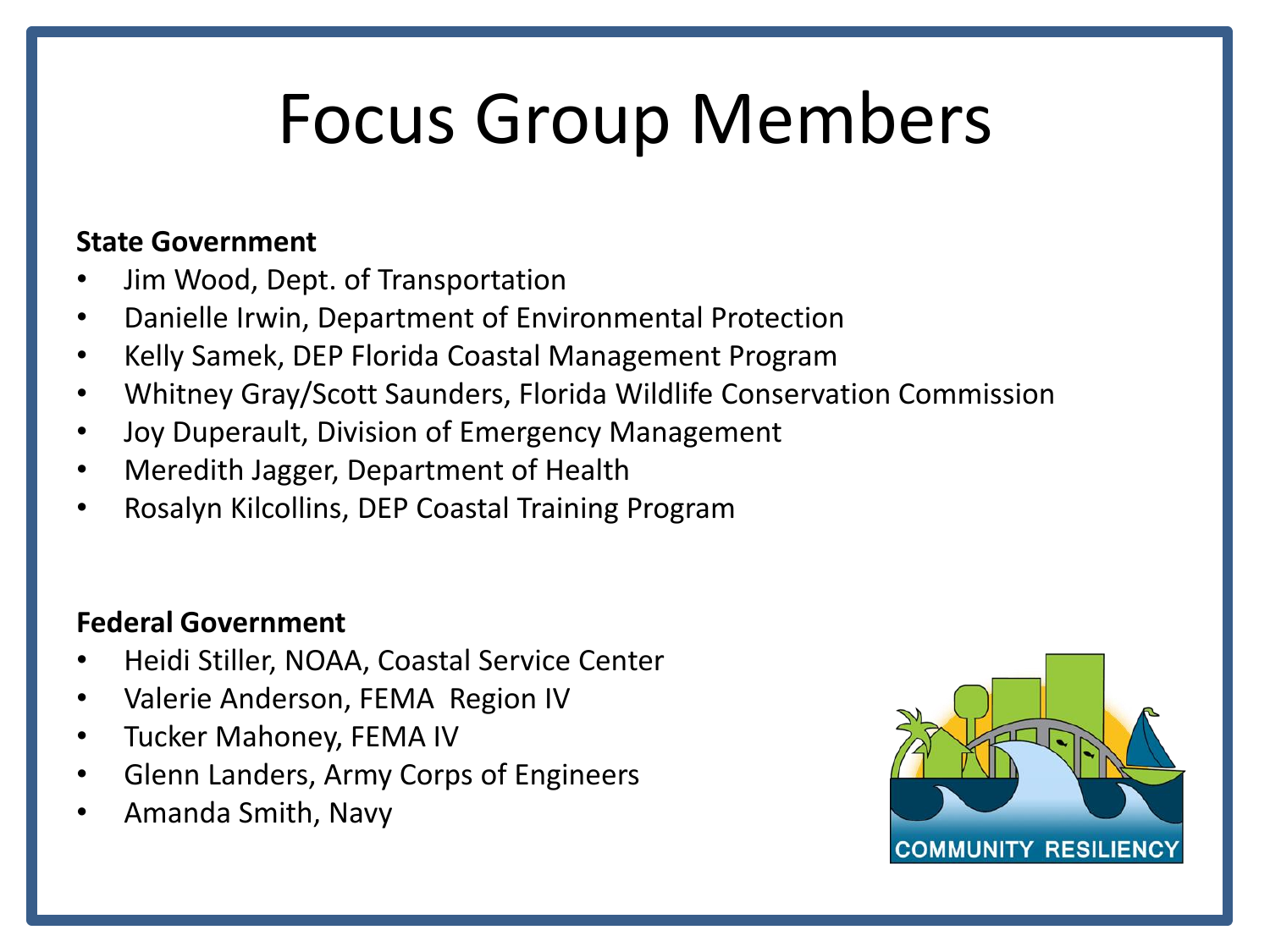# Focus Group Members

#### **Private Sector and Non-Profit Organizations**

- Todd Powell, Plum Creek Timber Co.
- Alex Magee, American Planning Association, Florida Chapter
- Eric Draper, Florida Audubon
- Gary Appelson, Sea Turtle Conservancy
- Janet Bowman, The Nature Conservancy
- Steve Adams, Institute for Sustainable Communities
- Leticia Adams, Florida Chamber of Commerce
- Stan Bronson, Florida Earth Foundation
- Charles Pattison, 1000 Friends of Florida

#### **University System**

- Dr. Len Berry, Florida Center for Environmental Studies, FAU
- Dr. James Jones, Florida Climate Institute, UF
- Dr. Bob Deyle, Dept. of Urban and Regional Planning, FSU
- Thomas Ankersen, Law Conservation Clinic, UF
- Dave Markell, College of Law, FSU
- Dr. John Jaeger, Professor/GSAA Vulnerability Assessment Representative, UF
- Dr. Kathryn Frank, Dept. of Urban and Regional Planning, UF
- Thomas Ruppert, Florida Sea Grant, UF (Built Environment)
- Whitney Gray, Florida Sea Grant, UF (Natural Environment)
- C.J. Reynolds, Coastal Areas Climate Change Education Partnership, USF

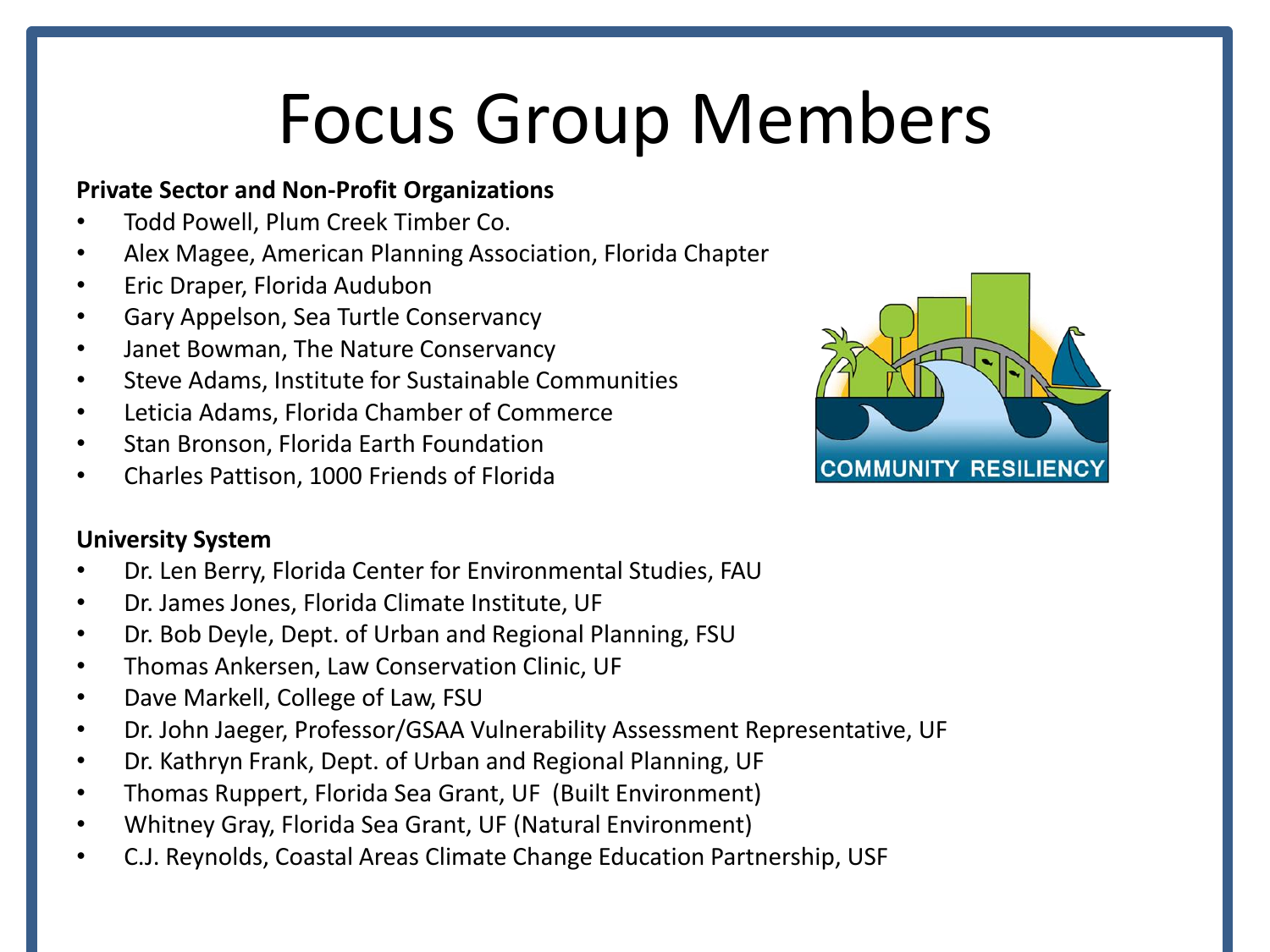# Project of Special Merit

- Implementing "Adaptation Action Area" Policies in Florida
- Partnership with City of Ft. Lauderdale, Broward County, South Florida Regional Planning Council and Southeast Florida Regional Climate Compact.
- Address AAA in City of Ft. Lauderdale Local Comprehensive Plan.
- Create guidance for statewide dissemination.

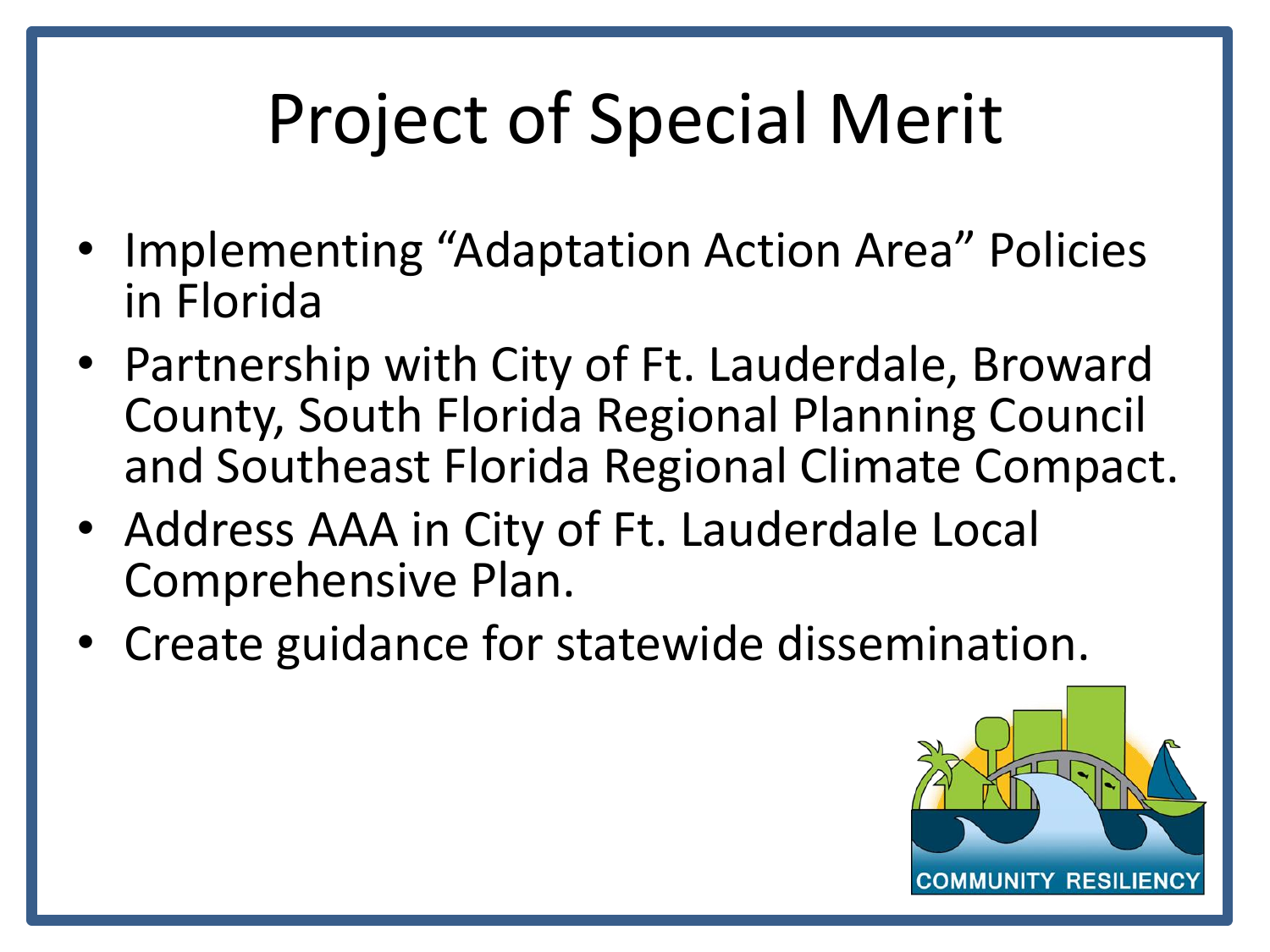### Adaptation Action Areas

### **Section 163.3164(1), Florida Statutes**

*"Adaptation action area" or "adaptation area" means a designation in the coastal management element of a local government's comprehensive plan which identifies one or more areas that experience coastal flooding due to extreme high tides and storm surge, and that are vulnerable to the related impacts of rising sea levels for the purpose of prioritizing funding for infrastructure needs and adaptation planning.*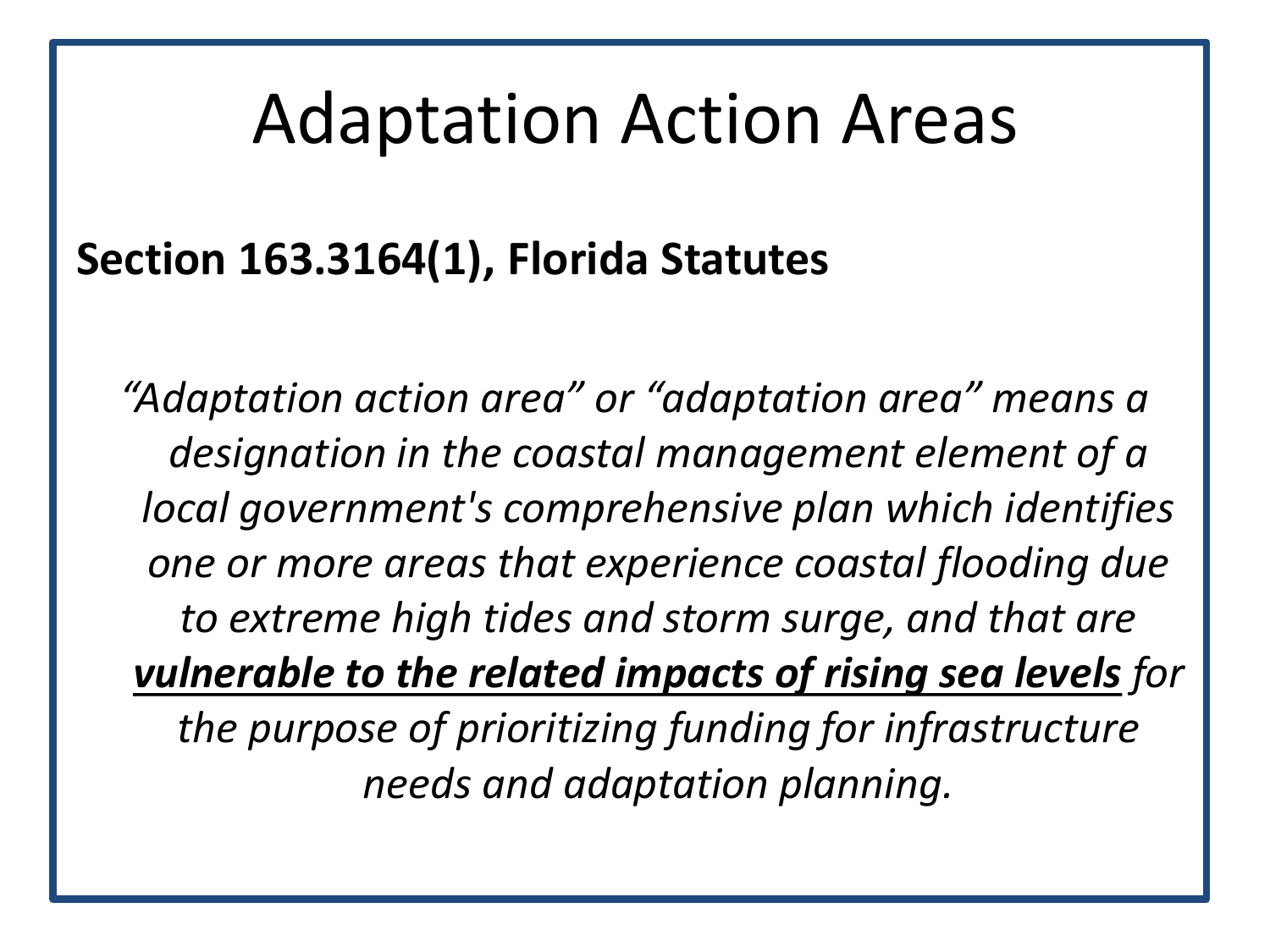### Adaptation Action Area

### **Section 163.3177(6)(g)(10), Florida Statutes**

*At the option of the local government, develop an adaptation action area designation for those low-lying coastal zones that are experiencing coastal flooding due to extreme high tides and storm surge and are vulnerable to the impacts of rising sea level. Local governments that adopt an adaptation action area may consider policies within the coastal management element to improve resilience to coastal flooding resulting from high-tide events, storm surge, flash floods, stormwater runoff, and related impacts of sealevel rise. Criteria for the adaptation action area may include, but need not be limited to, areas for which the land elevations are below, at, or near mean higher high water, which have an hydrologic connection to coastal waters, or which are designated as evacuation zones for storm surge.*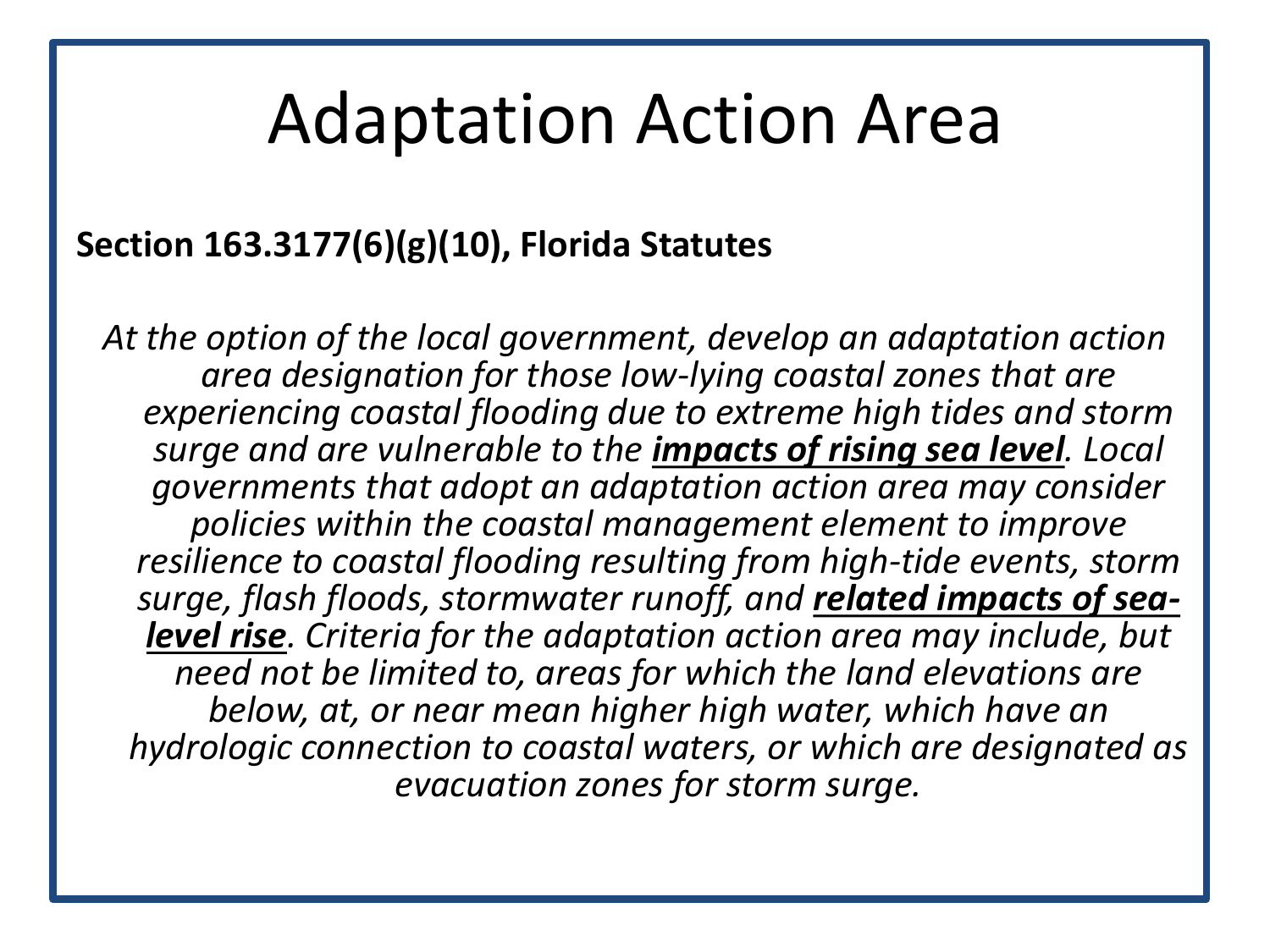## Satellite Beach – Adaptation Action Areas

- *Objective 1.3 The City will continue to limit use of public funds and discourage use of funds by other levels of government that subsidize new, private development or redevelopment in the Coastal High Hazard Area.*
- *Policy 1.3.2 - The City shall coordinate with service providers to replace and mitigate damaged infrastructure within the Coastal High Hazard Area and other parts of the Adaptation Action Area consistent with other policies of the Comprehensive Plan. (Refer to Policy 1.12A.2 in which the Adaptation Area is established.)*

•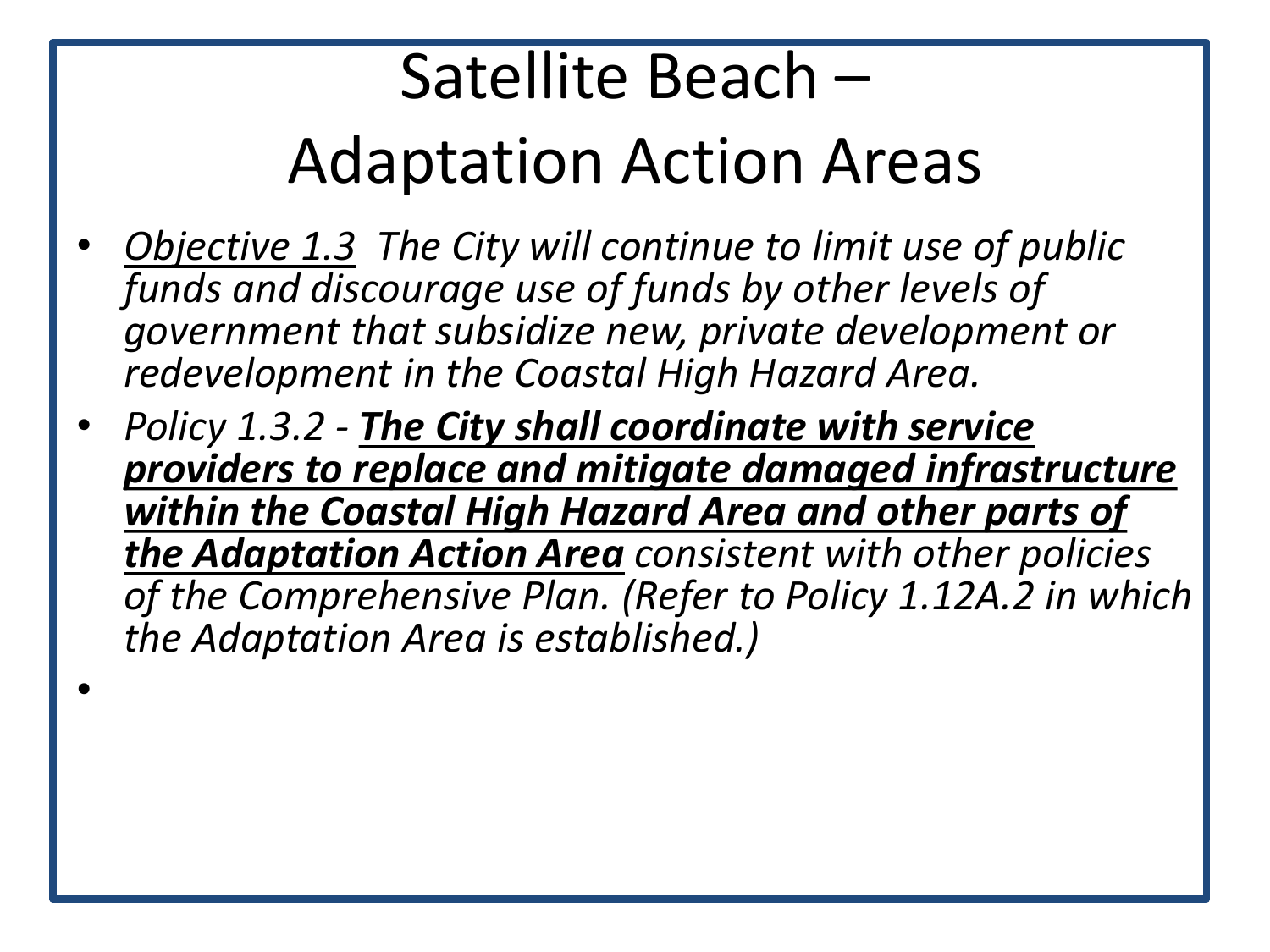## Satellite Beach – Adaptation Action Areas

- *Objective 1.4A The City will strive to reduce the exposure of human life and public and private property to natural hazards while reducing the cost of flood insurance.*
- *Policy 1.4A.1 - The City will initiate a public process to identify Adaptation Action Areas (AAAs) in accordance with Sections 163.3164(1) and 163.3177(6)(g)10 Florida Statutes. The purpose of the AAAs is to increase grant and other funding opportunities and identify creative solutions to achieve the following goals:*
	- *- Protect the health, safety and welfare of residents,*
	- *- Prevent damage to public and private property, and*
	- *- Reduce National Flood Insurance Program premiums to property owners.*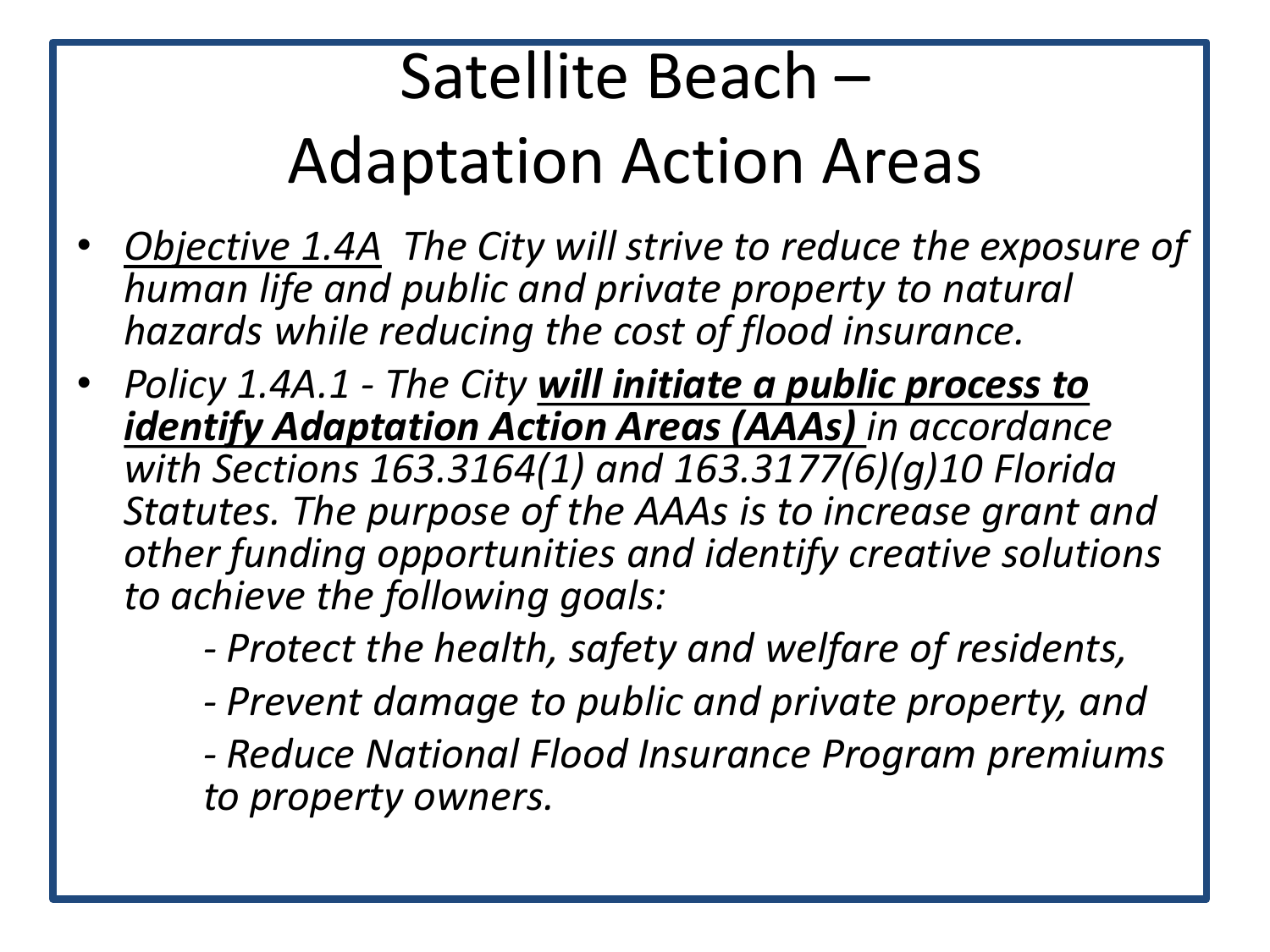## Satellite Beach – Adaptation Action Areas

- *Objective 1.12A Development and redevelopment within the City will be permitted only when consistent with sound planning practices that will protect life and property from the effects of coastal erosion, flooding, sea level rise, or damage to environmental systems.*
- *Policy 1.12A.2 – The City of Satellite Beach designates the Adaption Action Area (AAA) as that area which includes the CHHA and other areas of the City as may be identified by the City Council in the future as being subject to coastal erosion, flooding, sea level rise, or damage to environmental systems.*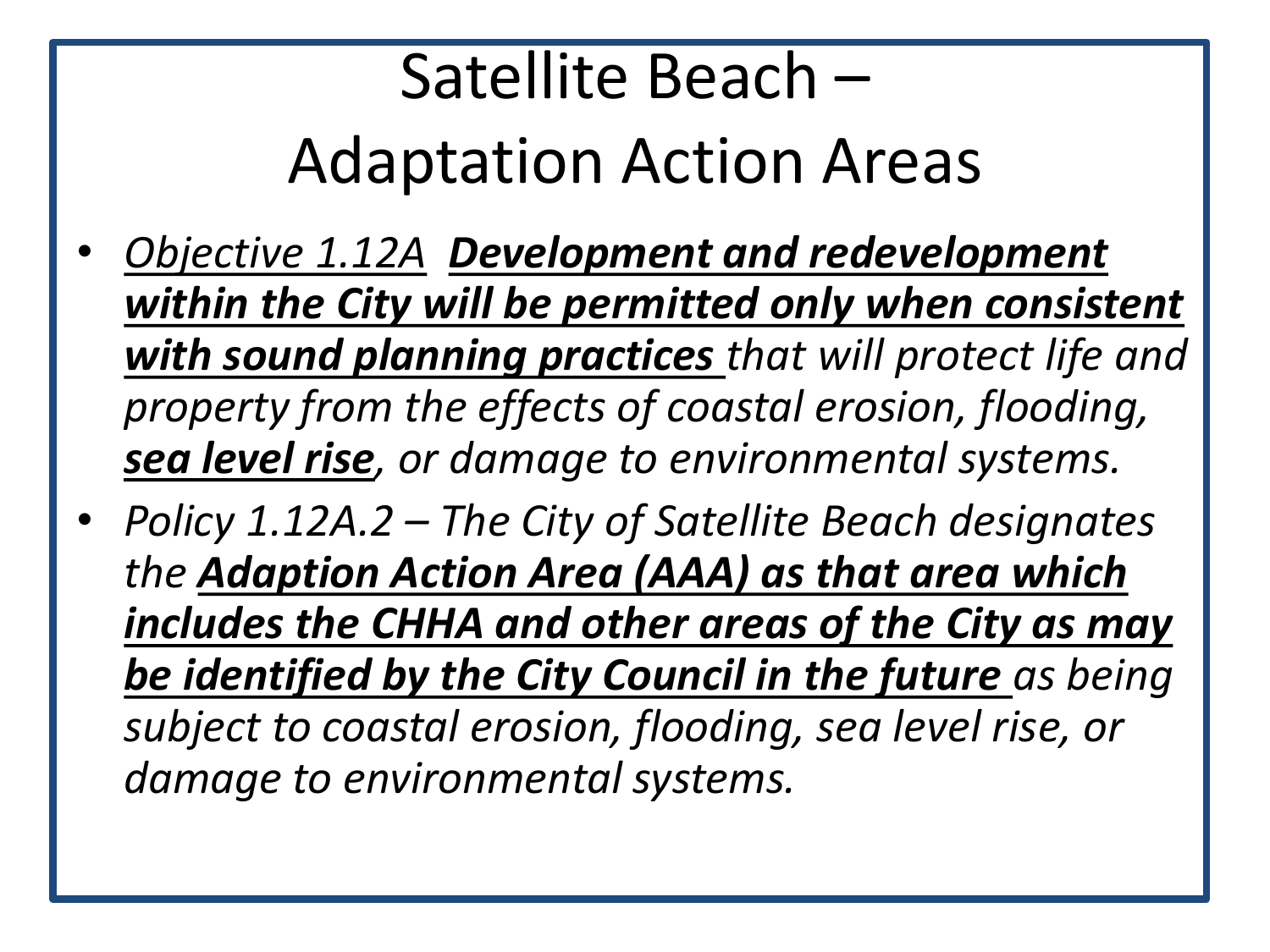# Potential Adaptation Action Area Alternatives (FSU DURP, 2013)



Type I (no regrets): low risk averseness; low opportunity cost tolerance; low uncertainty tolerance



100-year horizon high SLR projection AAA 3 no build

Type III (precautionary): high risk averseness; high opportunity cost tolerance; high uncertainty tolerance